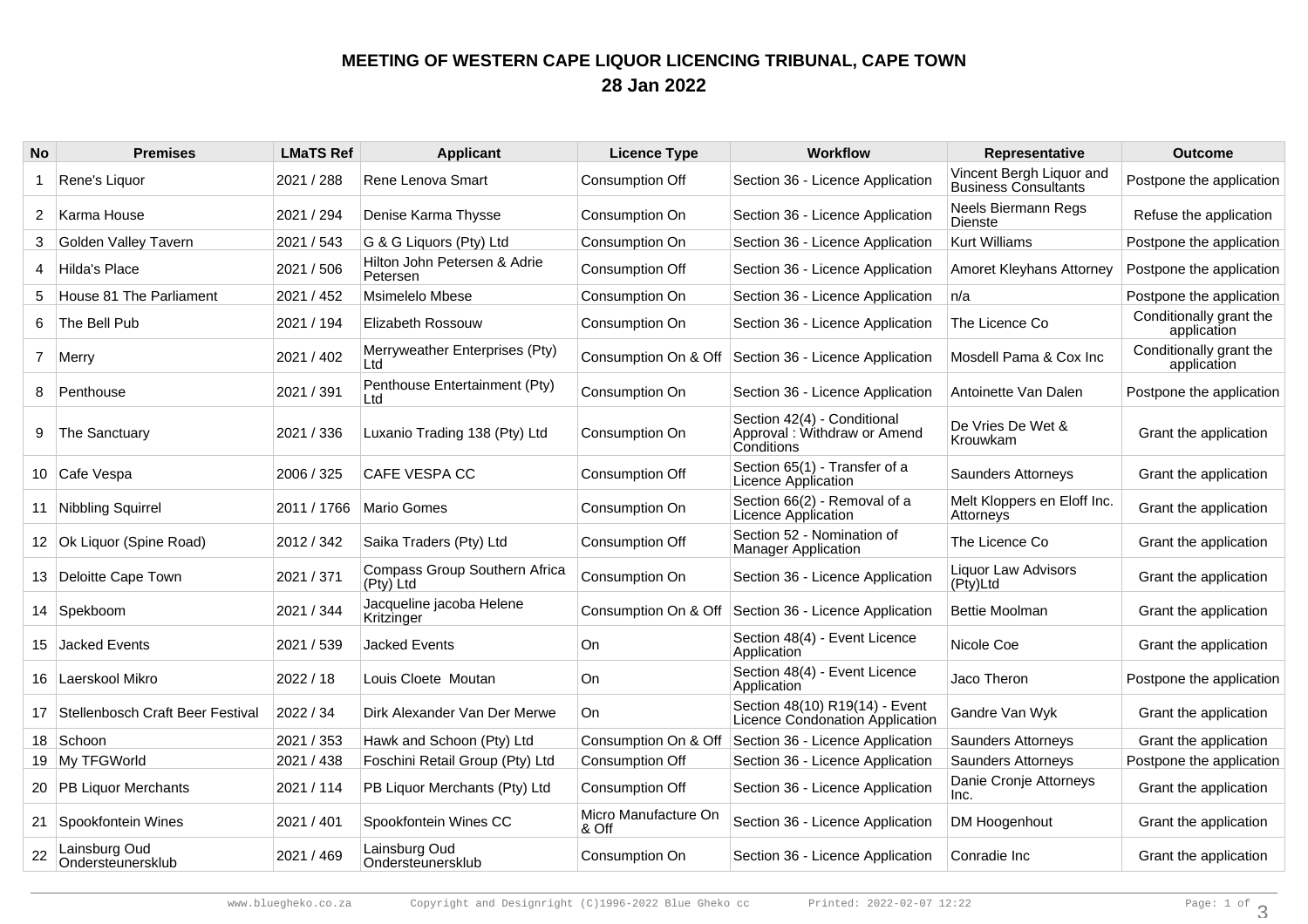| 23 Woolworths (Drakenstein Centre) 2021 / 478 Woolworths (Pty) Ltd |           |                      | Consumption Off | Section 36 - Licence Application | Danie Cronje Attorneys | Grant the application |
|--------------------------------------------------------------------|-----------|----------------------|-----------------|----------------------------------|------------------------|-----------------------|
| 24 C' the View GUESTHOUSE                                          | 2021 / 28 | Cloete Familie Trust | Consumption On  | Section 36 - Licence Application | Bettie Moolman         | Grant the application |